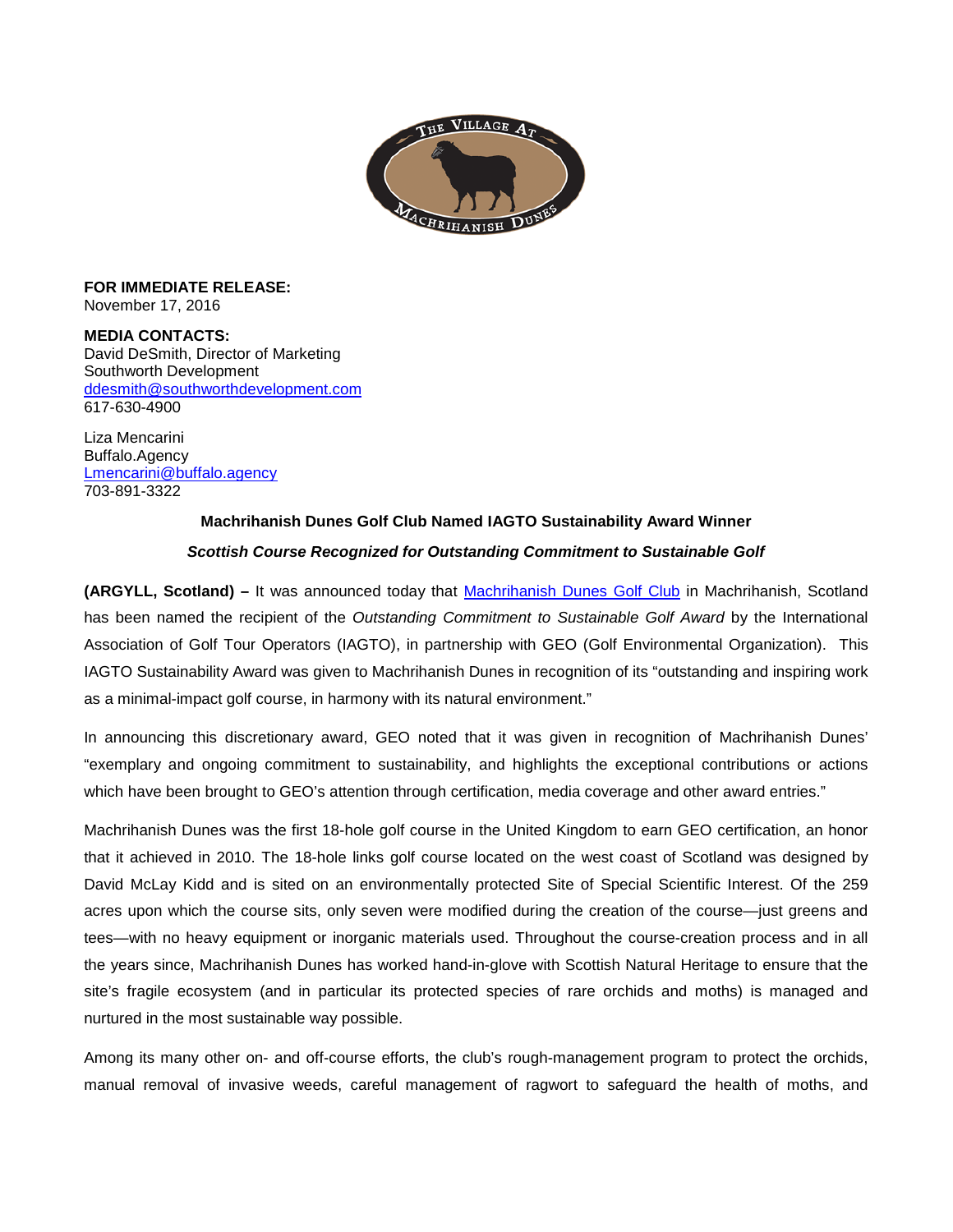commitment to increasing the percentages of perennial grasses in fine turf areas are just a few examples of the programs that Machrihanish Dunes follows to safeguard its coastal environment—as is the distribution of nesting boxes around the course for the benefit of the visiting wheateater population. In addition, Machrihanish Dunes has demonstrated a strong and ongoing commitment to community. The club focuses at all times on the use of local suppliers and is a key contributor to area environmental and charitable efforts. It believes in holistic sustainability that touches upon every aspect of its place in the Kintyre community, and through its charitable arm, The Kintyre Club, has had a positive impact on dozens of worthy causes and thousands of area residents' lives.

"Machrihanish Dunes have, from the course's inception through to today, worked in harmony with the natural environment," explained Jonathan Smith, Chief Executive of GEO. "In many ways the Machrihanish Dunes project represents golf's turning point back towards stunning, highly naturalised courses. Their commitment and actions to use natural resources efficiently and provide positive community value also factored into our desire award them this significant recognition."

IAGTO Chief Executive Peter Walton commented: "Machrihanish Dunes have been an IAGTO member for 10 years, were the UK's first GEO-certified course and have been nominated every year since our inaugural Sustainability Awards back in 2012. It is courses like Machrihanish Dunes and their management that are driving sustainability forward in new and innovative ways and they are enormously deserving of the special accolade bestowed upon them this year."

"We are thrilled to have received this special award from GEO and IAGTO," said David Southworth, Founder and CEO of Southworth Development, the parent company of The Village at Machrihanish Dunes. "Our company places great importance on being good stewards of the environment, and Machrihanish Dunes has shown that it's possible to provide an even more elevated experience to visitors by putting ecological responsibilities at the forefront. We consider ourselves privileged to have the opportunity to stand watch over this precious shore land, and to make it possible for so many people to come to Machrihanish and enjoy it. It's a responsibility that we welcome—and one that we also take very seriously."

Each year, IAGTO, in partnership with GEO, celebrates the outstanding sustainability efforts and accomplishments of golf facilities, resorts and destinations around the world. Currently in its fifth year, the IAGTO Sustainability Awards are presented at the International Golf Travel Market (IGTM) annual gala dinner. In addition to the Outstanding Commitment to Sustainable Golf Award given to Machrihanish Dunes, awards are also given to a Sustainable Destination of the year and individual facilities in three key areas: Nature, Resources, and Community. The 2017 IGTM gala dinner was held at Son Amar in Palma, Mallorca, Spain. For more information about the 2017 IAGTO Sustainability Awards and to download high resolution photos and logos, please visit: [http://www.iagto.com/awards](https://urldefense.proofpoint.com/v2/url?u=http-3A__www.iagto.com_awards&d=DQMFAw&c=euGZstcaTDllvimEN8b7jXrwqOf-v5A_CdpgnVfiiMM&r=FJIa8rspFl5wFXPmBQUy7EHX1WtqbJH6iM_DNhZfIQkE_WRMCXLAuY2oVoCl3Xd9&m=-2qaYZEzx69hYwDkm0lyuDy-3JMkGEG2Hb6xggjBwV4&s=nANY3YrGwusE7z8gb70XYNUEFhSa5OhqOkRGmPXnfkw&e=)

**About The Village at Machrihanish Dunes** 







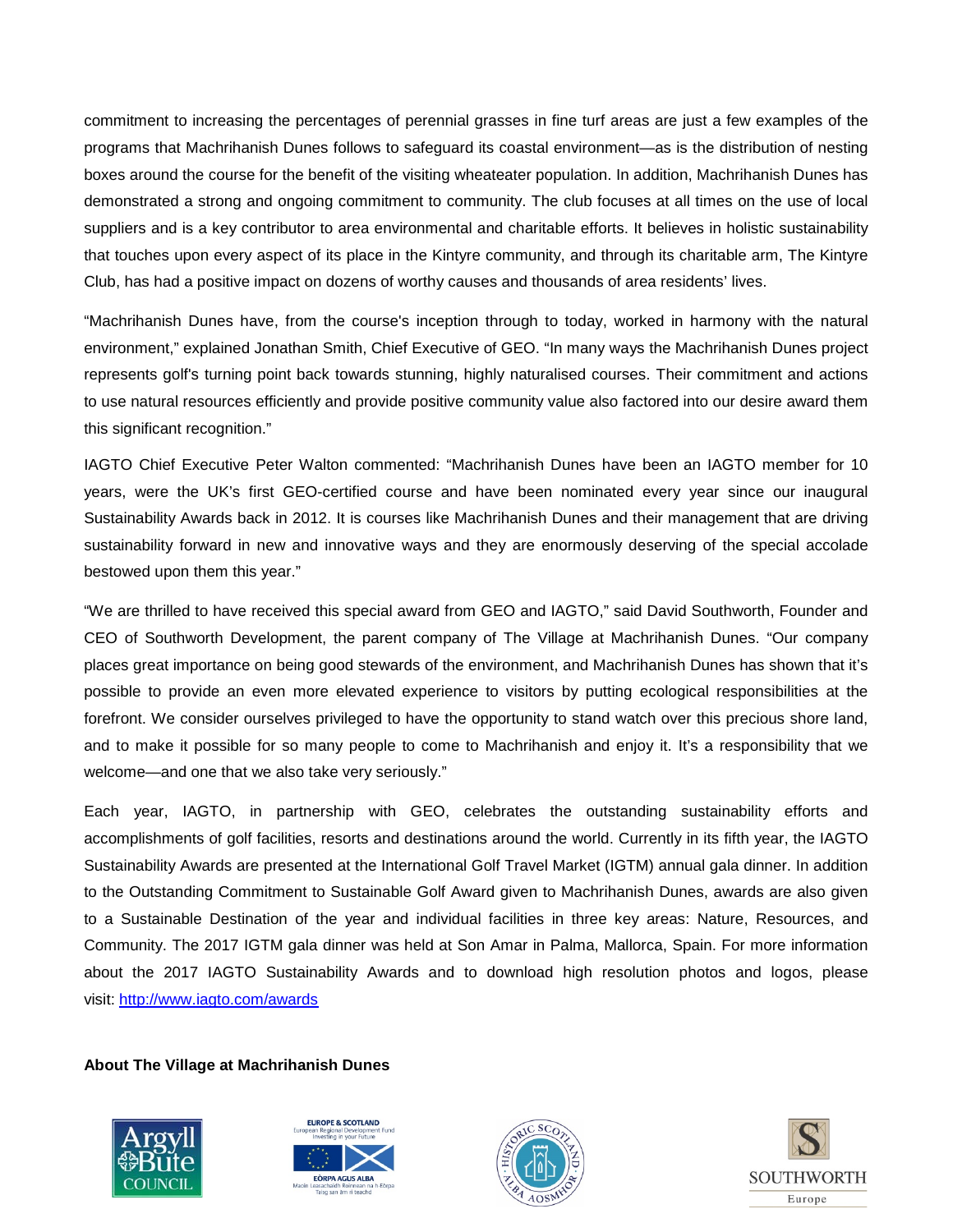The Village at Machrihanish Dunes, voted "Scotland's Best Experience" by readers of Bunkered Magazine in 2013, is a world-class seaside resort featuring a U.K. Top-100 links golf course, four-star accommodations, casual and fine dining options, a boutique spa, plus a host of other resort amenities, all located in one of Scotland's most beautiful regions. The Ugadale Hotel & Cottages in Machrihanish offer 22 rooms and suites plus 8 luxurious two-bedroom cottages which are also offered for sale on a freehold fractional basis. The Royal Hotel, with 23 rooms all overlooking Campbeltown Harbour, is located in downtown Campbeltown, a mere 5 miles away. The resort is ideally suited for golfers, non-golf visitors, golf group visits, family reunions, corporate meetings, events and retreats, weddings and other social functions, and more. The course, the first 18-hole course in the U.K. to earn certification from the Golf Environmental Organization, is consistently ranked as one of the most ecologically-friendly courses in the world. Designed by David McLay-Kidd, it opened in 2009 on a Site of Special Scientific Interest (SSSI), the first course ever to be built on such a site and also the first to be built on the west coast of Scotland in over 100 years. For more information on The Village at Machrihanish Dunes, visit [www.machdunes.com.](http://www.machdunes.com/)

## **About Southworth Development**

Founded by David Southworth, Southworth Development LLC is a privately held company specializing in the development of residential resort and hospitality-branded real estate communities. Southworth's expertise includes master-planned community development, real estate asset management, golf course construction management, and resort and golf operations management. Southworth's award-winning communities include:

*The Village at Machrihanish Dunes* – a celebrated historic project on the west coast of Scotland consisting of a U.K. Top-100, 18-hole, David McLay Kidd-designed seaside links course, two historic Scottish hotels, singlefamily residential home sites and fractional ownership golf cottage units. [www.machdunes.com](http://www.machdunes.com/)

*Creighton Farms* – an exclusive residential golf community located in Virginia's prestigious Loudoun County and featuring a Jack Nicklaus Signature golf course, 964 acres of beautiful Virginia horse-country home sites for the community's elegant Legacy Homes and Villas, a majestic 34,000-square-foot clubhouse and a host of other wonderful amenities. [www.creightonfarms.com](http://www.creightonfarms.com/)

*Meredith Bay* – a luxury residential gated community with single-family home sites, townhomes, condominiums and a wide range of other community activities and amenities located on New Hampshire's famed Lake Winnipesaukee. [www.meredithbaynh.com](http://www.meredithbaynh.com/)

*Renaissance* – a private golf club whose course was named the U.S. national "Course of the Year" in 2012 by the New England Golf Course Owners Association, Renaissance consists of an 18-hole Brian Silva Signature championship golf course a spectacular American Shingle-Style clubhouse, and many other club amenities. It is located on Boston's North Shore. [www.renaissancema.com](http://www.renaissancema.com/)

*The Abaco Club on Winding Bay* – A spectacular tropic club and community on Great Abaco Island in The Bahamas, The Abaco Club offers the No. 1-ranked golf course in The Bahamas, 2.5 miles of pristine beach, a